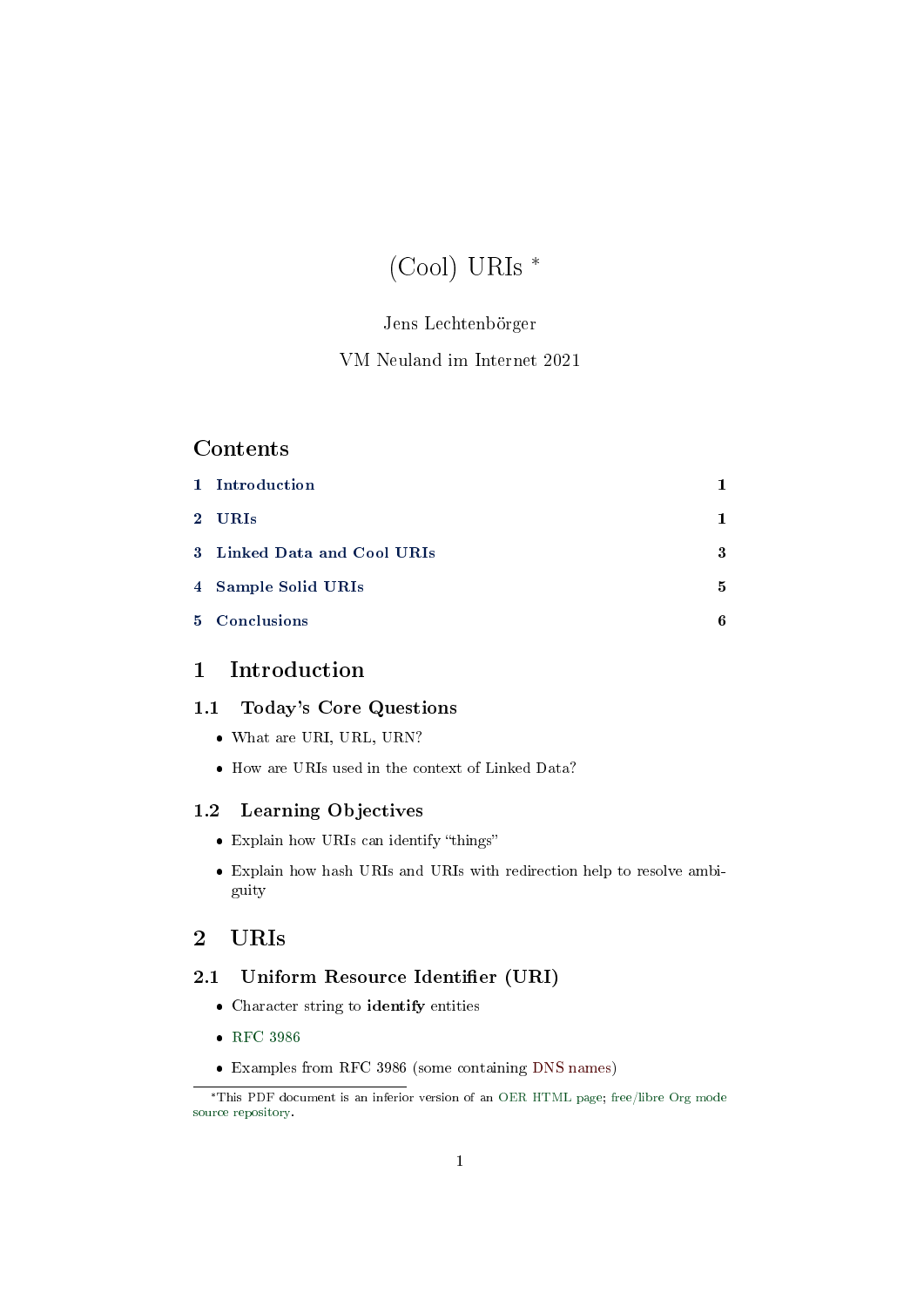- $f$  ftp : // ftp.is.co.za /rfc/rfc1808.txt
- http : // www.ietf.org/rfc/rfc2396.txt
- $-$  ldap :  $//$ [2001:db8::7]/c=GB?objectClass?one
- mailto : John.Doe@ example.com
- news : comp.infosystems.www.servers.unix
- $-$  tel : +1-816-555-1212
- $-$  telnet :  $//192.0.2.16:80/$
- urn : oasis:names:specification:docbook:dtd:xml:4.1.2

#### 2.1.1 URI Structure

- $\bullet$  (Somewhat) Uniform, specified in [RFC 3986](https://datatracker.ietf.org/doc/html/rfc3986)
	- Different types of IDs under consistent format
	- Green parts on previous slide specify schemes for types
		- \* Our focus is on http(s)
- Syntax for absolute URIs depends on given scheme
	- $-$  <scheme>:<scheme-specific-part>
	- Scheme-specific part often structured
		- \* <scheme>://<authority><path>?<query>#fragment
		- \* E.g., [https://oer.gitlab.io/oer-courses/vm-neuland/URIs](https://oer.gitlab.io/oer-courses/vm-neuland/URIs.html?default-navigation#slide-uri-structure). [html?default-navigation#slide-uri-structure](https://oer.gitlab.io/oer-courses/vm-neuland/URIs.html?default-navigation#slide-uri-structure)
- URIs subsume URLs and URNs

#### 2.1.2 IRIs

- URIs are limited to ASCII characters
- Internationalized Resource Identifiers (IRIs) allow Unicode
	- $-$  Defined in [RFC 3987](https://tools.ietf.org/html/rfc3987)
- Translations from IRI to encoded URI and back
- Examples
	- Visit <https://de.wikipedia.org/wiki/Dom%C3%A4ne>
		- \* Notice how browser translates encoded URI
	- Visit [Wikipedia on red-black trees](https://en.wikipedia.org/wiki/Red%E2%80%93black_tree)
		- \* Non-ASCII? Use copy&paste from address bar. . .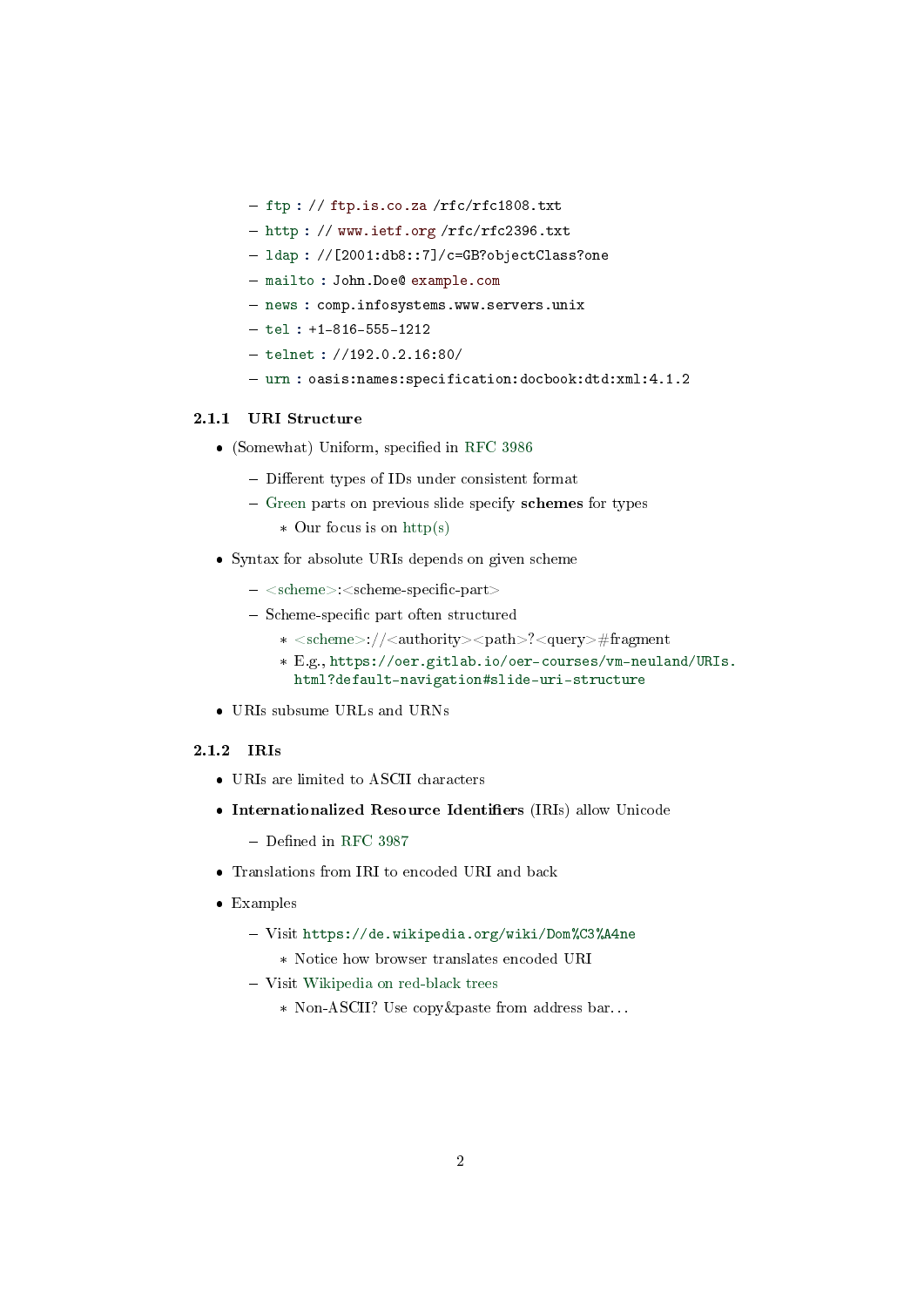## 2.2 URLs, URNs

- $\bullet$  Clarification in [RFC 3305](https://tools.ietf.org/html/rfc3305)
	- Uniform Resource Locator (URL)
		- \* URL is a useful but informal concept
		- \* Identification of web resources via primary **access** mechanism · Network location, address of access point
		- \* Scalable
		- \* Address, thus potentially invalid
	- Uniform Resource Name (URN)
		- \* Permanent, location independent name of web resource
		- \* Registration of URN and URL for resource with URN-service
		- \* urn:. . . [\(RFC 8141\)](https://tools.ietf.org/html/rfc8141)
		- \* E.g., urn:nbn:de:1111-200606299
			- · Deutsche Nationalbibliothek
			- · <https://nbn-resolving.org/>

# <span id="page-2-0"></span>3 Linked Data and Cool URIs

#### 3.1 Linked Data

- "Linked Data" [coined by Tim Berners-Lee, 2006;](https://www.w3.org/DesignIssues/LinkedData) four rules
	- 1. Use URIs as names for things
	- 2. Use HTTP URIs so that people can look up those names.
	- 3. When someone looks up a URI, provide useful information, using the standards (RDF\*, SPARQL)
	- 4. Include links to other URIs. so that they can discover more things.

## 3.2 Cool URIs

- $\bullet$  "Cool URI" defined in context of Semantic Web
	- Semantic Web: Use standard vocabularies/ontologies to make Web contents machine-readable and -processable
		- $*$  E.g., "+1-816-555-1212" is the telephone number of some person Bob
	- Cool URIs come with
		- \* Two requirements
			- 1. Be on the Web
			- 2. Be unambiguous
		- \* And three properties
			- 1. Simplicity
			- 2. Stability
			- 3. Manageability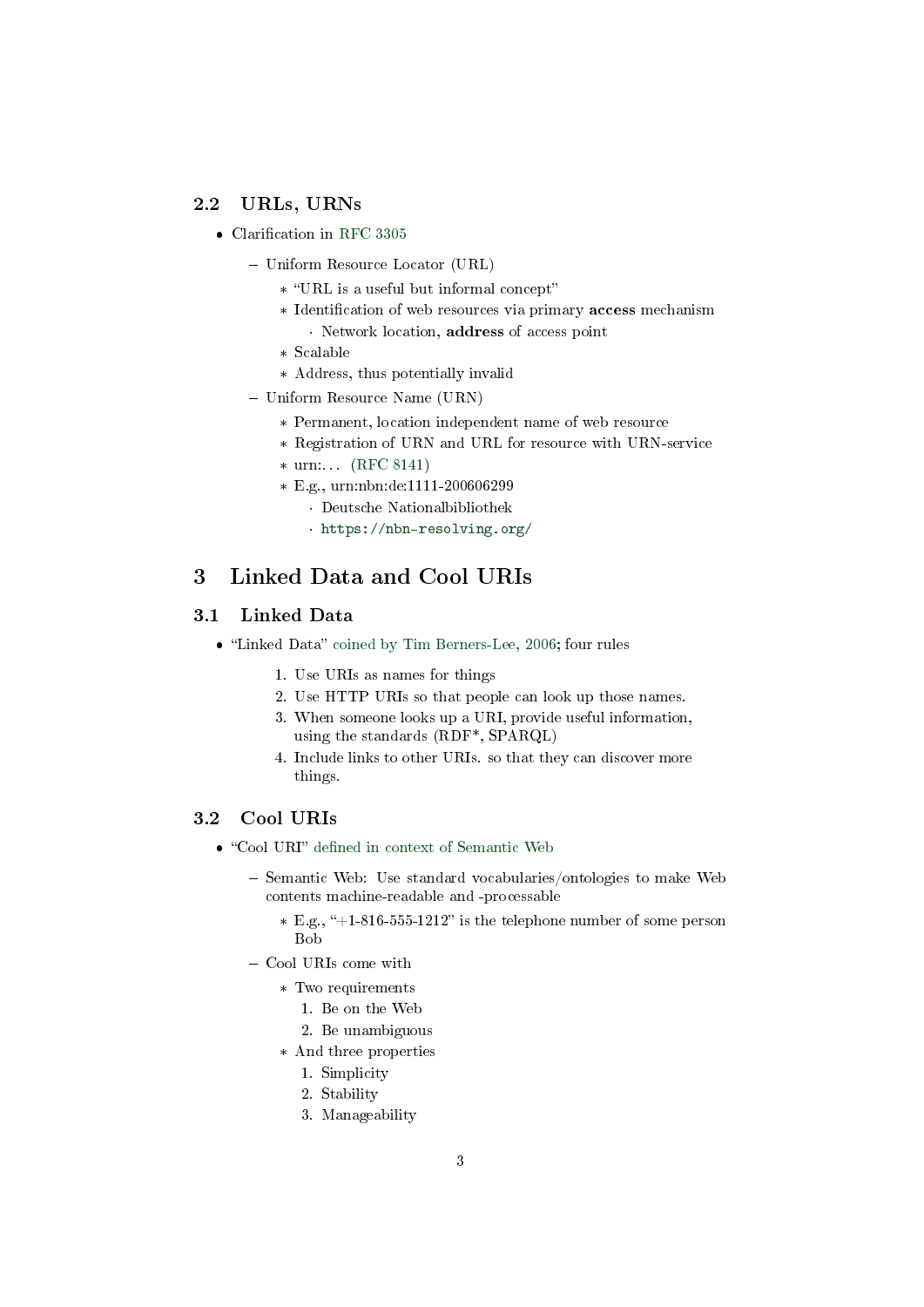#### 3.2.1 Requirements in Detail

1. Be on the Web

• Obvious

- 2. Ambiguity is mainly for URIs that do not describe Web pages
	- Example: Person vs her homepage

<URI-of-alice> a foaf:Person; foaf:name "Alice"; foaf:mbox <mailto:alice@example.com>; foaf:homepage <http://www.example.com/people/alice> .

- What should <URI-of-alice> be?
	- Two solutions: [Hash URIs](#page-3-0) and [303 URIs](#page-4-1)

#### 3.2.2 Properties in Detail

- Simplicity
	- Short, mnemonic URIs
- Stability
	- URI for resource should persist
	- No implementation-specific bits and pieces such as .php and .asp
- Manageability, e.g.:
	- $-$  Current year in URI path
		- \* Allows change of URI-schema each year without breaking older URIs
	- Keeping 303 URIs on dedicated subdomain, e.g., [http://id.example.](http://id.example.com/alice) [com/alice](http://id.example.com/alice)

## <span id="page-3-0"></span>3.3 Hash URIs

- Hash URI = URI with fragment after hash sign
	- E.g., <https://ruben.verborgh.org/profile/#me>
		- \* URI to identify a person (as abstract concept)
	- Browser strips off fragment before GET request
		- \* E.g., GET https://ruben.verborgh.org/profile/
		- \* Thus, https://ruben.verborgh.org/profile/#me does not identify the returned document
	- Returned document contains descriptions for fragment identifiers, e.g.:
		- \* :me a foaf:Person
		- \* :me foaf:name "Ruben Verborgh"@en
		- \* :me foaf:img <https://ruben.verborgh.org/images/ruben.jpg>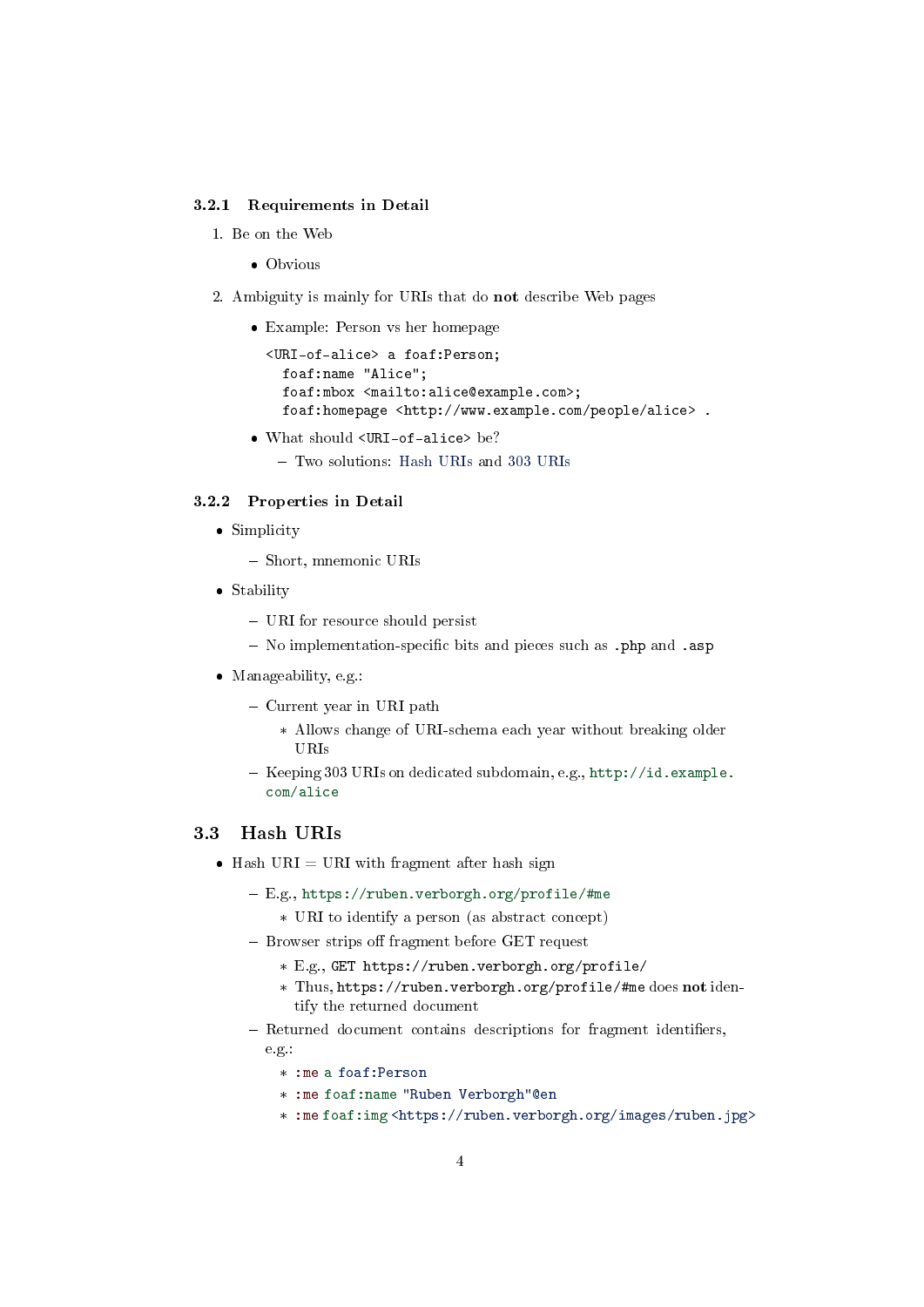#### 3.3.1 Hash URIs with Content Negotiation

Client sends Accept header in HTTP request, e.g.:



Figure 1: "Hash URI with content negotiation" Copyright  $\odot$  2008 W3C $\circ$ [\(MIT,](http://www.csail.mit.edu/) [ERCIM,](http://www.ercim.org/) [Keio\)](http://www.keio.ac.jp/) under [W3C Document License;](https://www.w3.org/Consortium/Legal/2015/doc-license) from [W3C](http://www.w3.org/TR/2008/NOTE-cooluris-20081203/)

- Human interpretation: Accept: text/html
- Machine: Accept: application/rdf+xml
	- \* Or Accept: \*/\* (server preferences determine content type)
- Server response may include Content-Location

#### <span id="page-4-1"></span>3.4 303 URIs

- $\bullet$  303 = Redirection
	- $-I$  f "thing" is requested, server does not respond with HTTP code 200 OK but with 303 See other
	- Two options





Figure 3: "303 URI with redirect with

Figure 2: "303 URI with redirect to content negotiation" Copyright  $\odot$  2008 generic document" Copyright © 2008 [W3C®](http://www.w3.org/) [\(MIT,](http://www.csail.mit.edu/) [ERCIM,](http://www.ercim.org/) [Keio\)](http://www.keio.ac.jp/) under [W3C®](http://www.w3.org/) [\(MIT,](http://www.csail.mit.edu/) [ERCIM,](http://www.ercim.org/) [Keio\)](http://www.keio.ac.jp/) under [W3C Document License;](https://www.w3.org/Consortium/Legal/2015/doc-license) from [W3C](http://www.w3.org/TR/2008/NOTE-cooluris-20081203/) [W3C Document License;](https://www.w3.org/Consortium/Legal/2015/doc-license) from [W3C](http://www.w3.org/TR/2008/NOTE-cooluris-20081203/)

# <span id="page-4-0"></span>4 Sample Solid URIs

### 4.1 URIs for People

Solid WebIDs